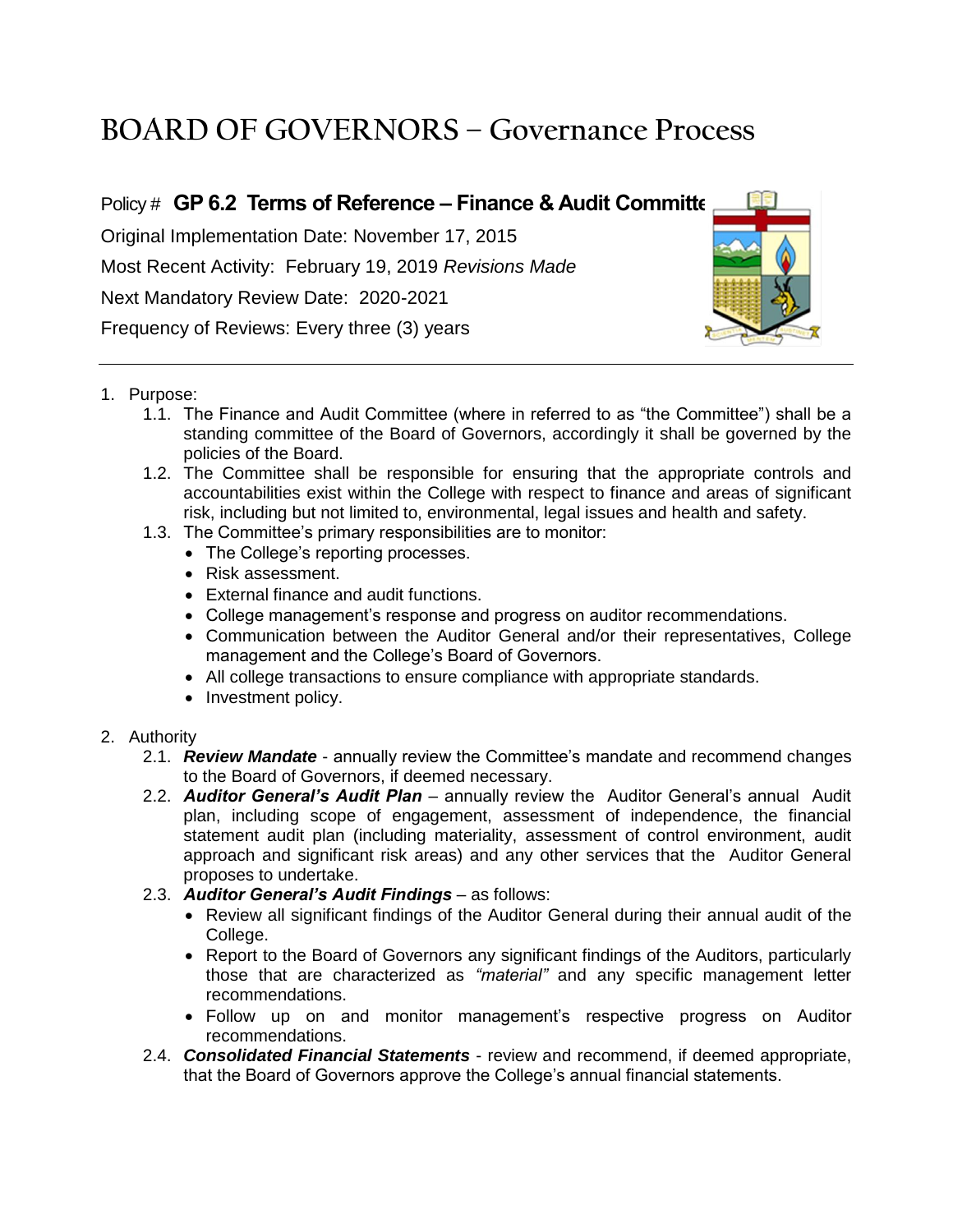- 2.5. *Management Reports* receive and review reports from management on areas of significant risk to the College, including but not limited to legal claims, environmental issues, health & safety, other regulatory matters of concern. This responsibility does not preclude College management from providing similar information on a more regular basis directly to the Board of Governors.
- 2.6. *Investment Policy* review and development of the Investment Policy Statement; implementation of the Investment Policy including: appointment and monitoring of the Investment Consultants, Portfolio Manager, Custodians, agents and advisors; evaluation of the Funds performance; communication of the Fund's performance with the Board.
- 2.7. *Internal Controls* monitor that appropriate controls and processes are in place to identify, report and control areas of material risk.
- 2.8. *Risk Management* monitor risk assessment through the annual risk register and advise the Board appropriately of risk.
- 2.9. *Internal Audit/Business Review* investigate any financial matters brought to its attention by the President and advise the Board.
- 2.10. *Ad Hoc Tasks* perform such functions as may from time to time be assigned to the Committee by the Board of Governors, including special examinations as may be required, and if appropriate, retain special counsel or experts to assist.

### 3. Membership:

- 3.1. Voting members shall include the following:
	- Three public members from the Board of Governors.
	- Quorum is two voting public members from the Board of Governors.
- 3.2. Non-voting members shall include the following:
	- Board Chair shall be an ex-officio non-voting member.
	- President shall be an ex-officio non-voting member.
	- Other non-voting members include the Vice President, Administration and Finance and designated members who will provide administrative support to the committee.
- 3.3. Term of office shall be as follows:
	- One-year term.
	- Members shall be appointed or re-appointed annually at the first Board meeting of the academic year.
	- A member shall serve until they resign, or they are removed by direction of the Board of Governors, or until their term has expired.
	- The Finance & Audit Committee Chair shall not normally be the Chair of the Board of Governors. Board of Governors may, from time to time, select the committee Chair in the event that the Committee is unable to select a Chair.
- 3.4. Membership skill set the public members selected for this committee should have or be prepared to obtain a reasonable degree of financial literacy. The members should have sufficient financial knowledge and experience to be an informed contributor to the tasks and duties of the Committee.

#### 4. Meetings:

- 4.1. Minimum of four meetings a year, that will include, but not limited to, the following:
	- Audit Entrance Conference (with the Auditor General's representatives)
	- Audit Exit Conference (with the Auditor General's representatives)
	- Quarterly review of budget
	- Monitoring of investments and the Investment Policy